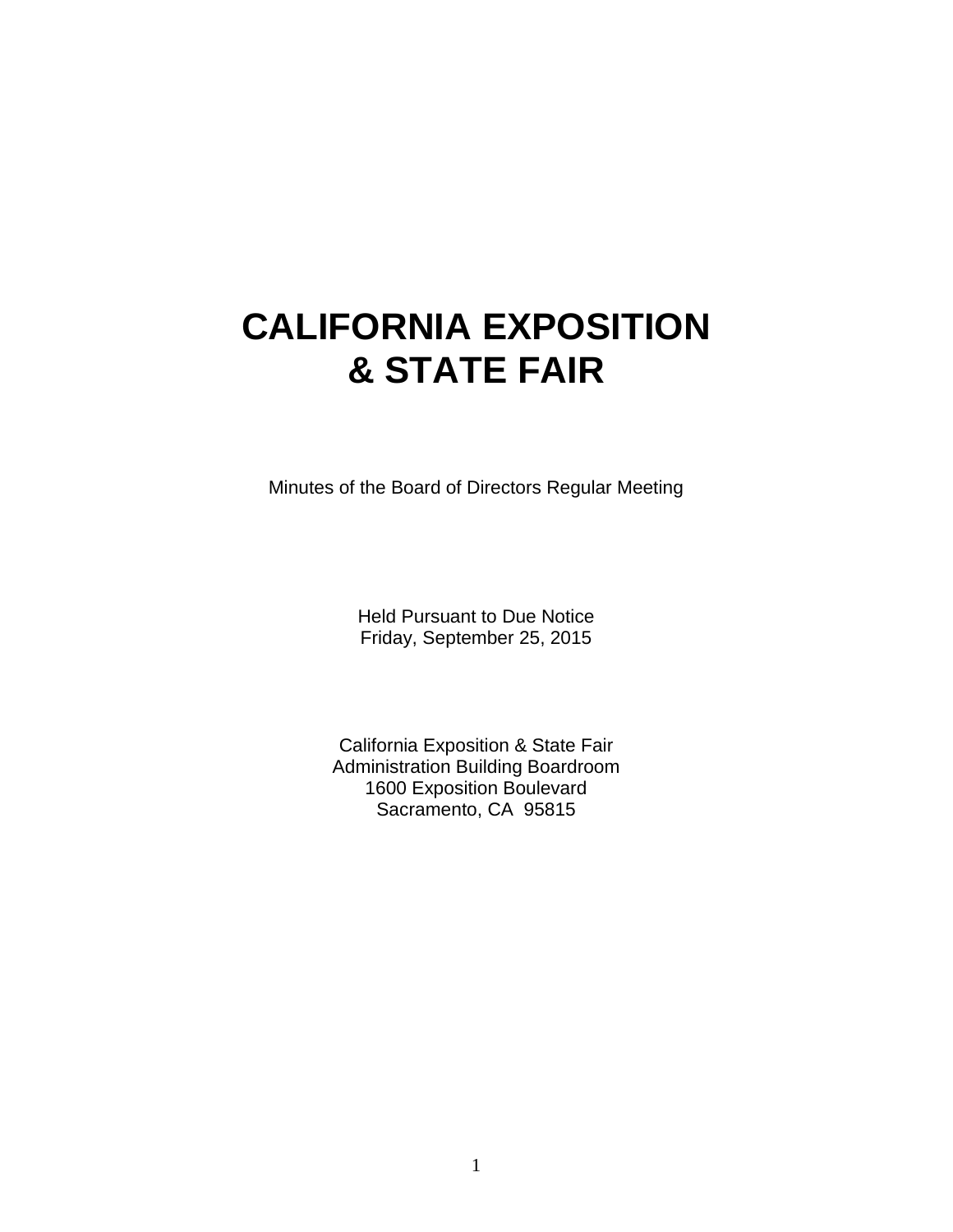#### **Directors Present**

Director David Mallel, Chair Director Patrick O'Brien, Vice Chair Director Rima Barkett Director Sonney Chong Director Rina DiMare Director Rex Hime Director Hallie Ochoa Director Mark Nelson Director Willie Pelote

#### **Directors Absent**

Director Corny Gallagher

#### **Staff Present**

Rick Pickering, Chief Executive Officer (CEO) Sonya Logman, External Affairs Director Jennifer Castleberry, Marketing Director Carrie Wright, Programs Director Samantha Brown, Financial Officer (FO) Marcia Shell, Assistant General Manager, Operations (AGM) Jay Carlson, Ag Programs Manager Jennifer Koga, Accounting Officer/Supervisor Heidi Turpen, Contracts Manager Randy Brink, Volunteer & Goodwill Ambassador Maricela Ramirez, Marketing Assistant Pat Conner, IT Manager Kyle Brown, Box Office Manager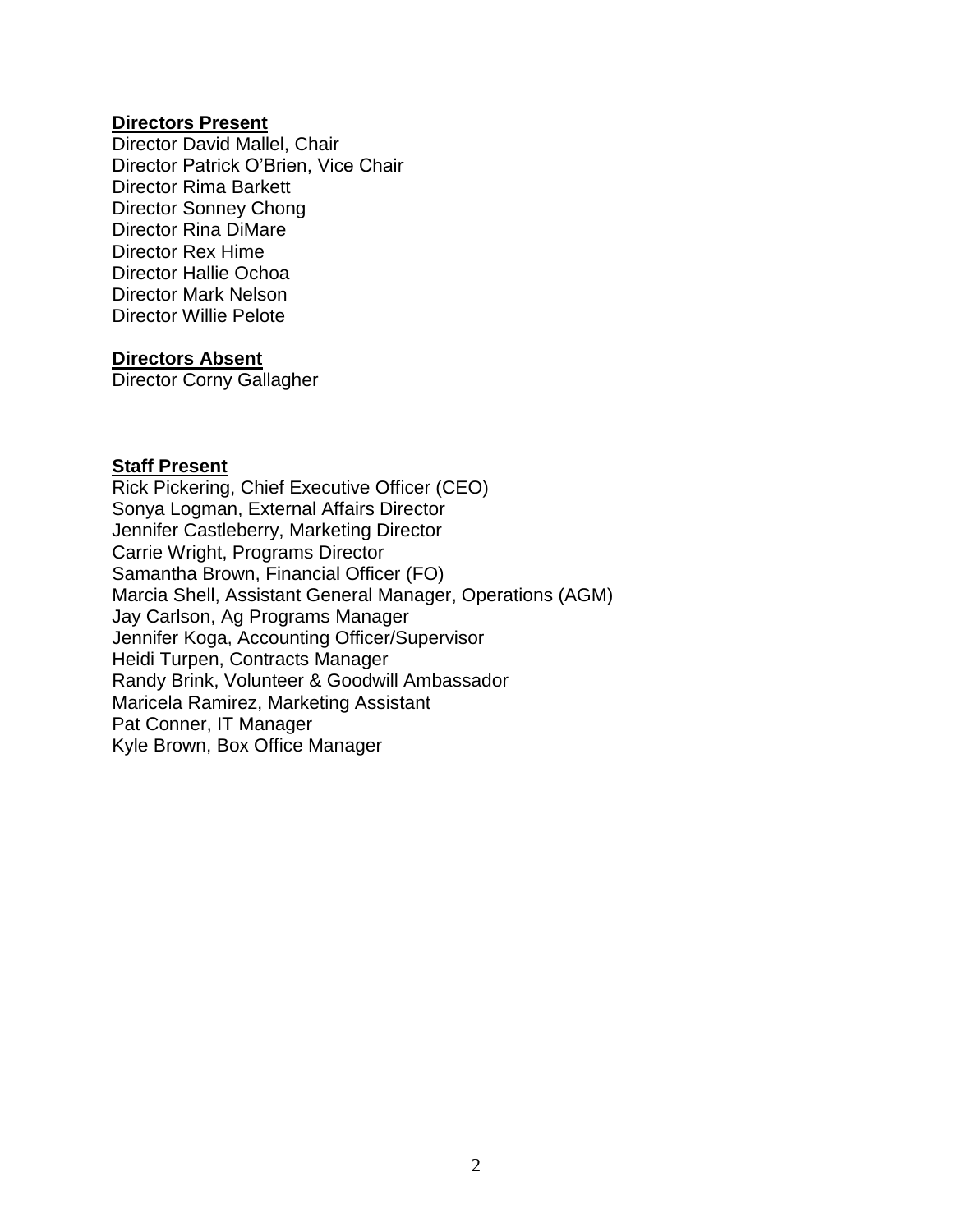#### **Others Present**

Gabriella Ortiz Torres Veronica Ortiz Torres Melanie Reagan Rene McLeay-Santiago Ruth Gottlieb Staff & Friends

\*May not include all others present in the room or arriving late.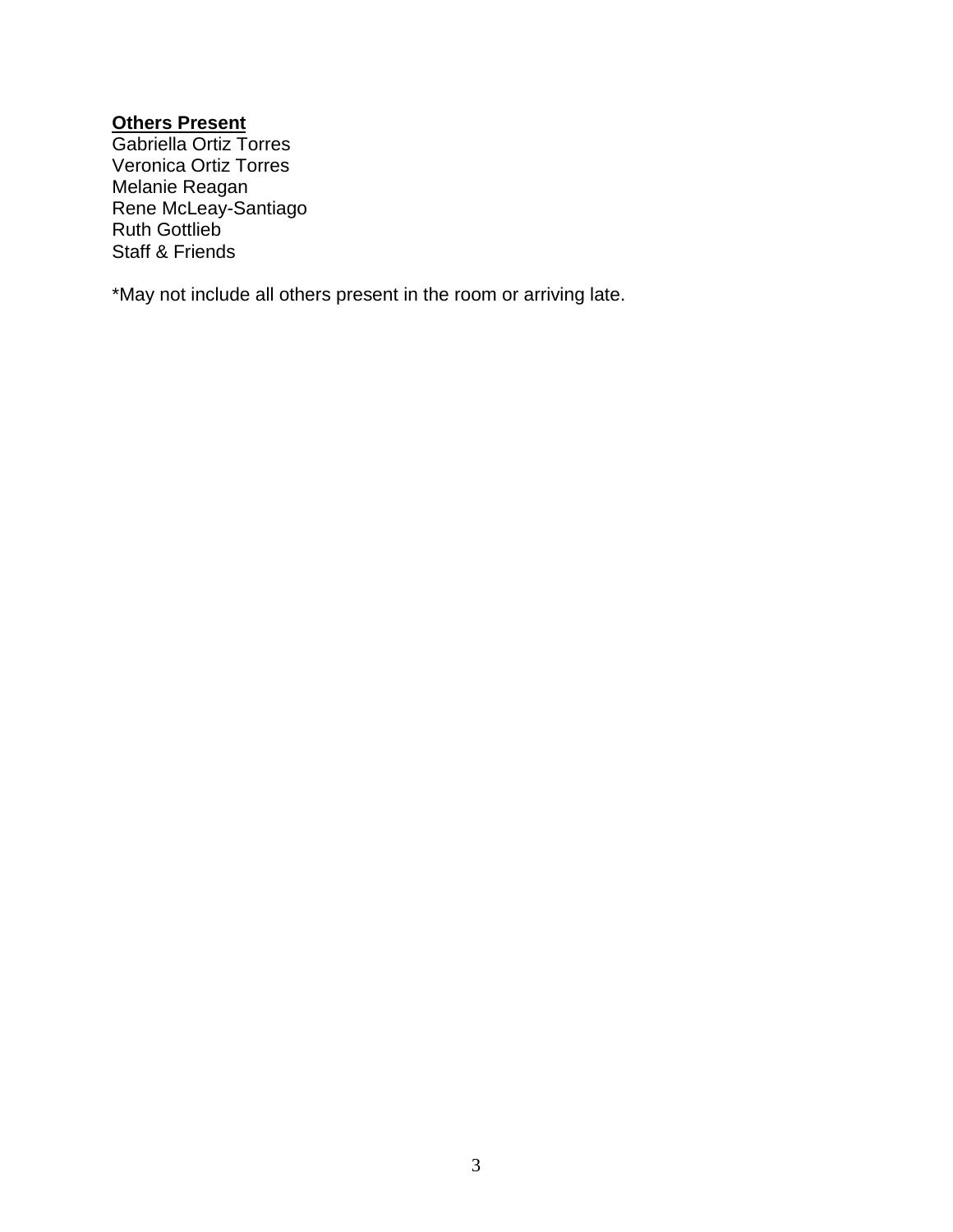# **1. CALL TO ORDER**

The meeting was called to order by Chair Mallel at 1:02 p.m.

Chair Mallel dispensed with reading the Mission Statement, Policy Statement and Public Comment Statement.

## **2. PLEDGE OF ALLEGIANCE**

Chair Mallel lead the Board, Staff and Guests in the Pledge of Allegiance.

## **3. ROLL CALL**

CEO Pickering took roll call and a full quorum was present. Director Corny Gallagher was not present and had asked to be excused.

#### **Motion:**

It was moved by Director Hime and seconded by Director Pelote to excuse the absences of Director Corny Gallagher. **All in favor, motion carried.**

## **4. INTRODUCTION OF GUESTS & STAFF**

Introduction of Guests and Staff were made around the room.

#### **5. PRESENTATION**

**a. Presentation by the Board to Bobby Carrasco on his Retirement from Cal Expo.**

#### **6. MINUTES OF MEETINGS**

- **a.** Approve Horse Racing Committee Meeting Minutes of April 24, 2015
- **b.** Approve Expo Facility and Operations Committee Meeting Minutes of April 24, 2015
- **c.** Approve Annual State Fair Committee Meeting Minutes of April 24, 2015
- **d.** Approve Long Range Planning Committee Meeting Minutes of April 24, 2015
- **e.** Approve Board Meeting Minutes of April 24, 2015
- **f.** Approve Finance Committee Meeting Minutes of May 29, 2015
- **g.** Approve Audit Committee Meeting Minutes of May 29, 2015
- **h.** Approve Long Range Planning Committee Meeting Minutes of May 29, 2015
- **i.** Approve Annual State Fair Committee Meeting Minutes of May 29, 2015
- **j.** Approve Board Meeting Minutes of May 29, 2015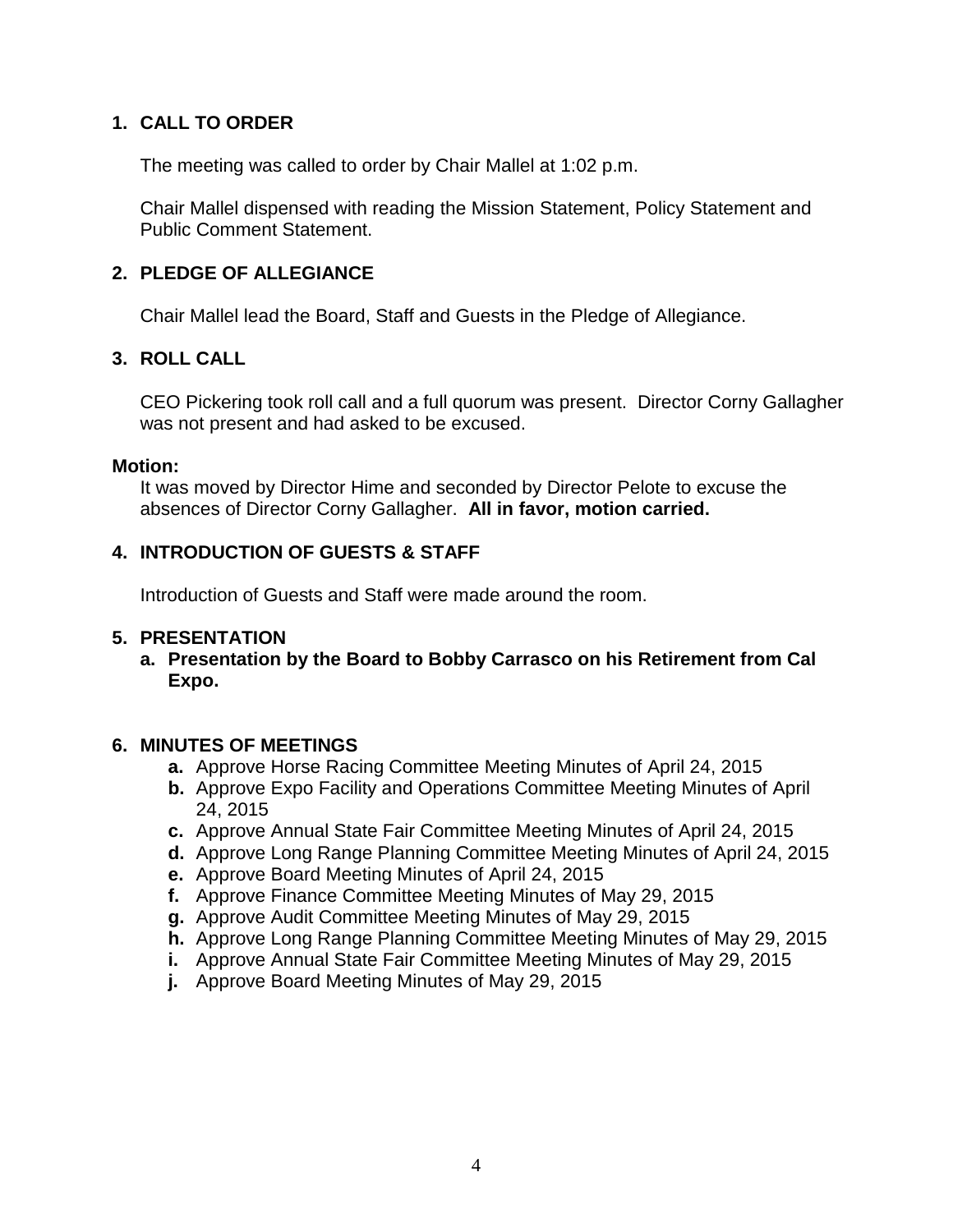#### **Motion:**

It was moved by Director Hime and seconded by Director Nelson to accept the meeting minutes 6a through 6j. **All in favor, motion carried unanimously.**

## **7. COMMITTEES AND STAFF REPORTS**

### **a. Annual State Fair Committee Report-Director Chong**

Director Chong reported that the committee went well and asked staff to report. Program Director Wright reported from the State Fair Staff report noting successes.

Marketing Director Castleberry played a re-cap video and reported from the staff report.

**b. Exposition Facilities & Operations Committee Report- Director Ochoa** Director Ochoa and AGM Shell reviewed staff report included in Board packet.

#### **c. Finance Committee Report- Director O'Brien**

Director O'Brien noted that the Committee had met earlier today to review the many positive financial results of the 2015 California State Fair. He provided a number of positive comments as he reviewed the Financial Report in detail with the full Board. He complimented the Executive Team for producing such outstanding financial results this summer/

#### **d. Horse Racing Committee Staff Report**

CEO Pickering reported on the three weeks of Thoroughbred Horse Racing, which took place in concert with this year's State Fair. He noted that this was the first year that the State Fair had three weeks of racing and commented on the Kirk Breed Memorial, International Arabian Racing, VIP's and racing dignitaries that participated in this year's Race Meet.

#### **e. Innovation, Education, Agriculture, Food & Technology Staff Report**

Director Barkett and Programs Director Wright commented on the positive impact of the Dinner in the Farm, noting that enough funds were raised to launch Farm School Tours this Fall and Spring. Compliments were also shared on several other key initiatives that took place as part of this year's State Fair including: State Fair Chef, Youth Leadership Day, Inaugural US National Drone Racing Championships, etc.

#### **f. Long Range Planning Committee Report- Director Hime**

Director Hime stated that the Committee had met earlier today to receive an update on the Request for Qualifications process. He noted that since no Responses had been received by the September 18 due date, the Committee would work with the Board and staff to consider what future steps might be taken.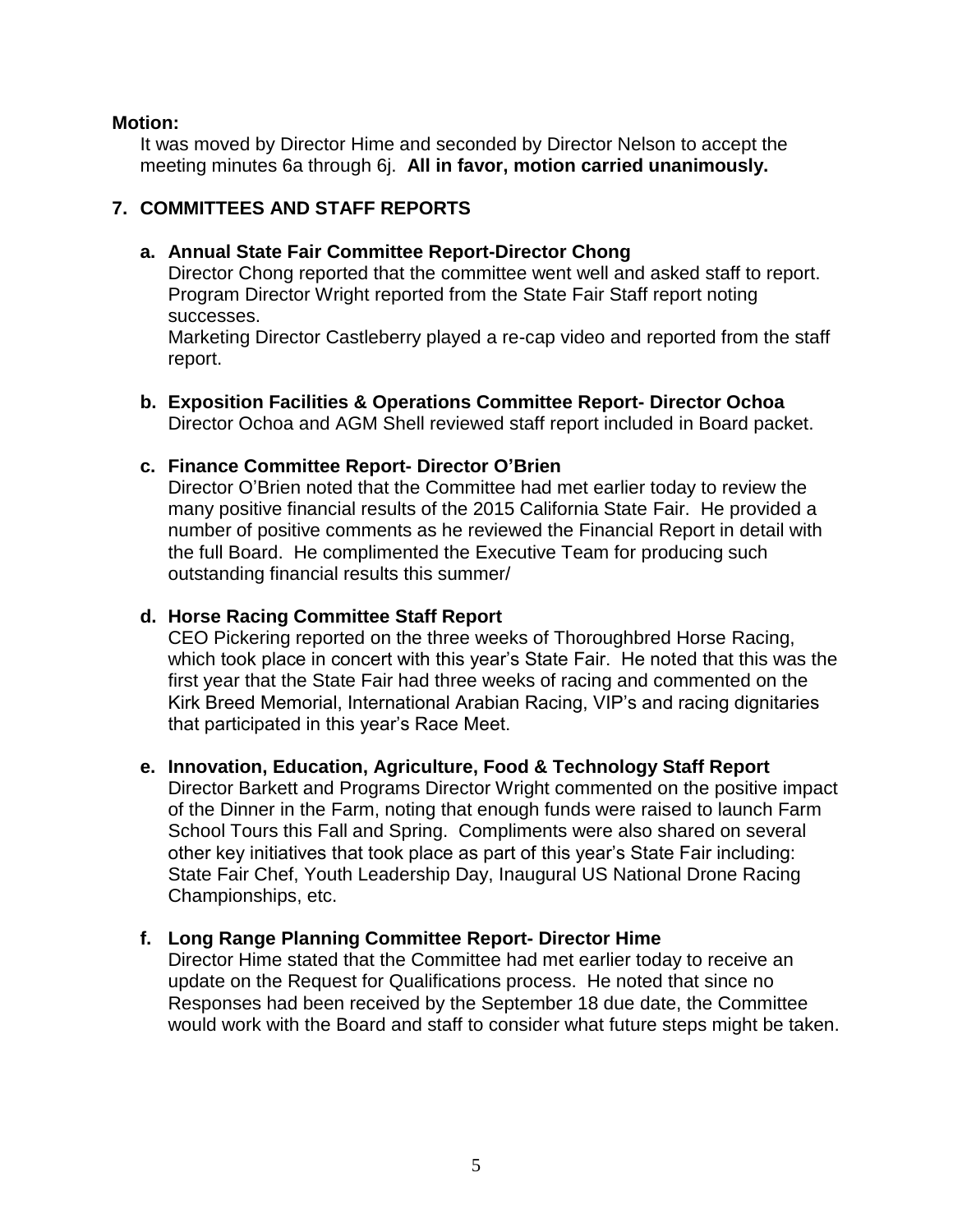# **8. FINANCIAL REPORTS**

- **a.** Service Contracts Requiring Board Notification (FA1)
- **b.** Review for Approval Service Contracts Requiring Board Approval (FA2)
- **c.** Purchase Orders Requiring Board Notification (FA3)
- **d.** Profit & Loss Statement (FA4)
- **e.** Point Sheet-Profit & Loss Statement (FA5)
- **f.** Balance Sheet (FA6)
- **g.** Point Sheet-Balance Sheet (FA7)
- **h.** Aged Receivable Report (FA 8-17)
- **i.** State Fair Preliminary Revenue (FA18)

It was noted that these items where discussed during the Finance Committee and Staff Reports earlier in the meeting.

#### **MOTION**

It was moved by Director O'Brien and seconded by Director Hime to move items d-h to the October Board Meeting. **Motion carried unanimously.**

#### **MOTION**

It was moved by Director Pelote and seconded by Director Hime to approve item a, c through i of the financial reports for June 2014. **Motion carried unanimously.**

#### **9. CORRESPONDENCE**

None

.

#### **10. UNFINISHED BUSINESS**

**a.** Update and Status of the Request for Qualifications (RFQ) – Renewal Plan (It was noted by Chair Mallel that this item had been discussed at part of the Long Range Planning Committee's earlier report.)

#### **11. NEW BUSINESS**

# **12. MATTERS OF INFORMATION**

#### **a. Public Comments**

Eric Mills commended the Board and CEO Pickering as creating the most humane Fair in America. He commended all for the positive progress that has been made by the California State Fair in regards to animal welfare.

#### **b. CEO Comments**

CEO Pickering briefly reviewed key highlights of the 2015 State Fair. He noted that staff was continuing to work with Department of General Services on an